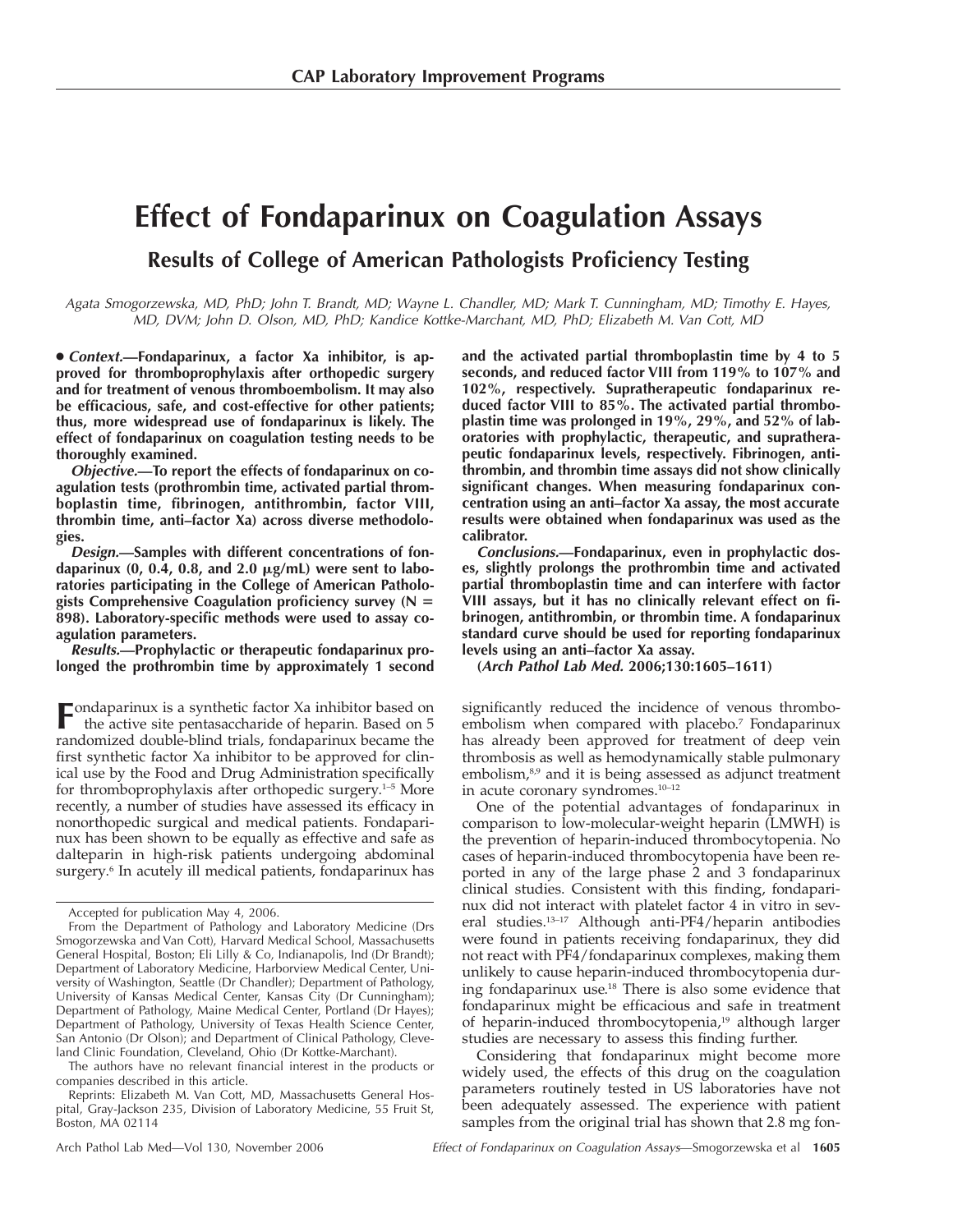daparinux slightly elevated the prothrombin time (PT) by 1 second and activated partial thromboplastin time (aPTT) by 5 to 6 seconds, using a single reagent–instrument combination.20 A recent study examined the effects of fondaparinux and direct thrombin inhibitors on coagulation testing. Using mostly Dade Behring reagents, the study found that fondaparinux affected protein S activity resulting in false elevations of protein S levels even at very low (0.2 µg/mL) drug concentrations.<sup>21</sup> Fondaparinux did not affect fibrinogen, protein C, antithrombin, plasminogen, von Willebrand factor, D-dimer, or factors II, IX, or X. To further assess the influence of fondaparinux on coagulation testing across a wide variety of reagents being used in the United States, we report the results of a College of Pathologists (CAP) proficiency test survey in which the laboratories were asked to perform PT, aPTT, fibrinogen, antithrombin, factor VIII, thrombin time, and anti– factor Xa assays in samples supplemented with different levels of fondaparinux.

### **MATERIALS AND METHODS**

Proficiency test samples were prepared at bioMerieux Inc. starting with a pool of plasma from 20 healthy donors. Fondaparinux (Arixtra) was added to a final concentration of 0, 0.4, 0.8, or 2.0  $\mu$ g/mL. The volume of anticoagulant added was less than 0.067% of the total volume, a trivial amount, in order to avoid a dilutional effect. Aliquots of all samples were lyophilized and sent to each laboratory participating in the 2004 CAP Comprehensive Coagulation Proficiency Test Survey CG2-B done under the auspices of the CAP Coagulation Resource Committee. The laboratories reconstituted the samples and performed the requested assays according to their standard operating procedures specific for each test. Methods and instruments used by the participants are summarized in Tables 1 through 7. Manufacturers included bioMerieux (Durham, NC), BBL/BioQuest (Cockeysville, Md), Chromogenix/Hemoliance/Instrumentation Laboratories (Lexington, Mass), Dade Behring (Deerfield, Ill), Diagnostica Stago (Parsippany, NJ), and Sigma (St Louis, Mo).

In addition to the reporting of quantitative results, a qualitative result for PT and aPTT measurements (normal vs abnormal) was reported by each laboratory based on the method and reference range valid for that laboratory. For the testing of fondaparinux concentration using anti–factor Xa assays, a standard curve constructed with fondaparinux was recommended. If the laboratory had not established a standard curve constructed with fondaparinux, they were asked to use their LMWH standard curve, and if a LMWH standard curve was also not available, they were asked to use an unfractionated heparin (UFH) standard curve.

To assess statistical significance of the results, all-method means for each concentration of fondaparinux were compared using the *t* test. In addition, within each individual method, the means of the different samples were compared using the *t* test. Results were deemed to be statistically significant if the *P* value was less than .05.

#### **RESULTS**

More than 1000 laboratories participated in the 2004 CAP Comprehensive Coagulation Survey (CG2-B) assessing the effect of fondaparinux on frequently assayed coagulation parameters. Analysis was performed when 80% of participants had responded ( $N = 898$ ). The large array of methods used by the laboratories is summarized in Tables 1 through 7. The all-method means shown in the tables are weighted means. The samples studied included normal plasma lacking fondaparinux and normal plasma supplemented with fondaparinux to final concentrations of 0.4, 0.8, and 2.0  $\mu$ g/mL. Based on previous clinical trials, plasma concentrations of  $0.4$  and  $0.8 \mu g/mL$  corre-

spond to plasma concentrations obtained in patients treated with a prophylactic dose and a therapeutic dose of fondaparinux, respectively.11,22 A fondaparinux concentration of 2.0  $\mu$ g/mL has been easily achieved in healthy elderly patients receiving  $>10$  mg IV fondaparinux, but this level is considered supratherapeutic.<sup>22</sup>

The presence of fondaparinux had a statistically significant effect on the PT and aPTT measurements for all methods tested in the survey. Comparison of the means for each reagent–instrument combination shown in Table 1 shows that mean PT values in the samples with a prophylactic level of fondaparinux  $(0.4 \ \mu g/mL)$  were on average 0.9 seconds longer than in the samples without the drug (range, 0.53–1.4 s). The mean PT values in the samples with a therapeutic level of fondaparinux  $(0.8 \,\mu\text{g/mL})$ were on average 1.2 seconds longer than in the samples without the drug (range, 0.70–1.8 s). The mean PT values in the samples with a supratherapeutic level of fondaparinux (2  $\mu$ g/mL) were on average 1.8 seconds longer than in the samples without the drug (range, 1.1–2.9 s). Qualitative analysis of the data by the labs indicated that 2%, 3%, and 24% of participating laboratories reported an abnormal PT in the samples with prophylactic, therapeutic, and supratherapeutic fondaparinux levels, respectively. *P* values were calculated for each individual reagent–instrument combination that had  $N > 10$ , and each was statistically significant (Table 1).

The effect of fondaparinux on the aPTT is shown in Table 2. In the sample with no fondaparinux, 2% of aPTT values were reported as abnormal. In the sample with prophylactic fondaparinux, 19% of aPTT values were abnormal. Therapeutic fondaparinux levels caused 29% of a-PTTs to be reported as abnormal, and this number increased to 52% in samples with supratherapeutic fondaparinux. On average, mean aPTT values in the samples with a prophylactic level of fondaparinux  $(0.4 \mu g/mL)$ were 3.8 seconds longer than in the samples without the drug (range, 1–7 s). Mean aPTT values in the samples with a therapeutic level of fondaparinux  $(0.8 \mu g/mL)$  were on average 4.6 seconds longer than in the samples without the drug (range, 2–8 s). The mean aPTT values in the samples with a supratherapeutic level of fondaparinux  $(2 \mu g)$ mL) were on average 6.2 seconds longer than in the samples without the drug (range, 3–11 s). These data indicate that fondaparinux may have a clinically relevant prolongation effect on the aPTT. *P* values were calculated for each individual reagent–instrument combination that had N  $>$ 10, and each was statistically significant (Table 2).

Results of factor VIII testing are shown in Table 3. All fondaparinux concentrations reduced the measured factor VIII, with the largest effect seen in samples with supratherapeutic fondaparinux levels. These data suggest that fondaparinux can interfere with factor VIII assays, even at prophylactic levels.

As shown in Tables 4, 5, and 6, fondaparinux had very little effect on antithrombin assays, fibrinogen assays, or thrombin time. Some of the changes in the means reported were statistically significant but did not appear to be clinically significant. Thrombin time results with the Dade-Sysmex reagent–instrument combination were different from those with the other reagent–instrument combinations (Table 6). This did not appear to be related to fondaparinux because results in an additional specimen that contained fondaparinux with elevated factor VIII were

**1606** Arch Pathol Lab Med—Vol 130, November 2006 *Effect of Fondaparinux on Coagulation Assays*—Smogorzewska et al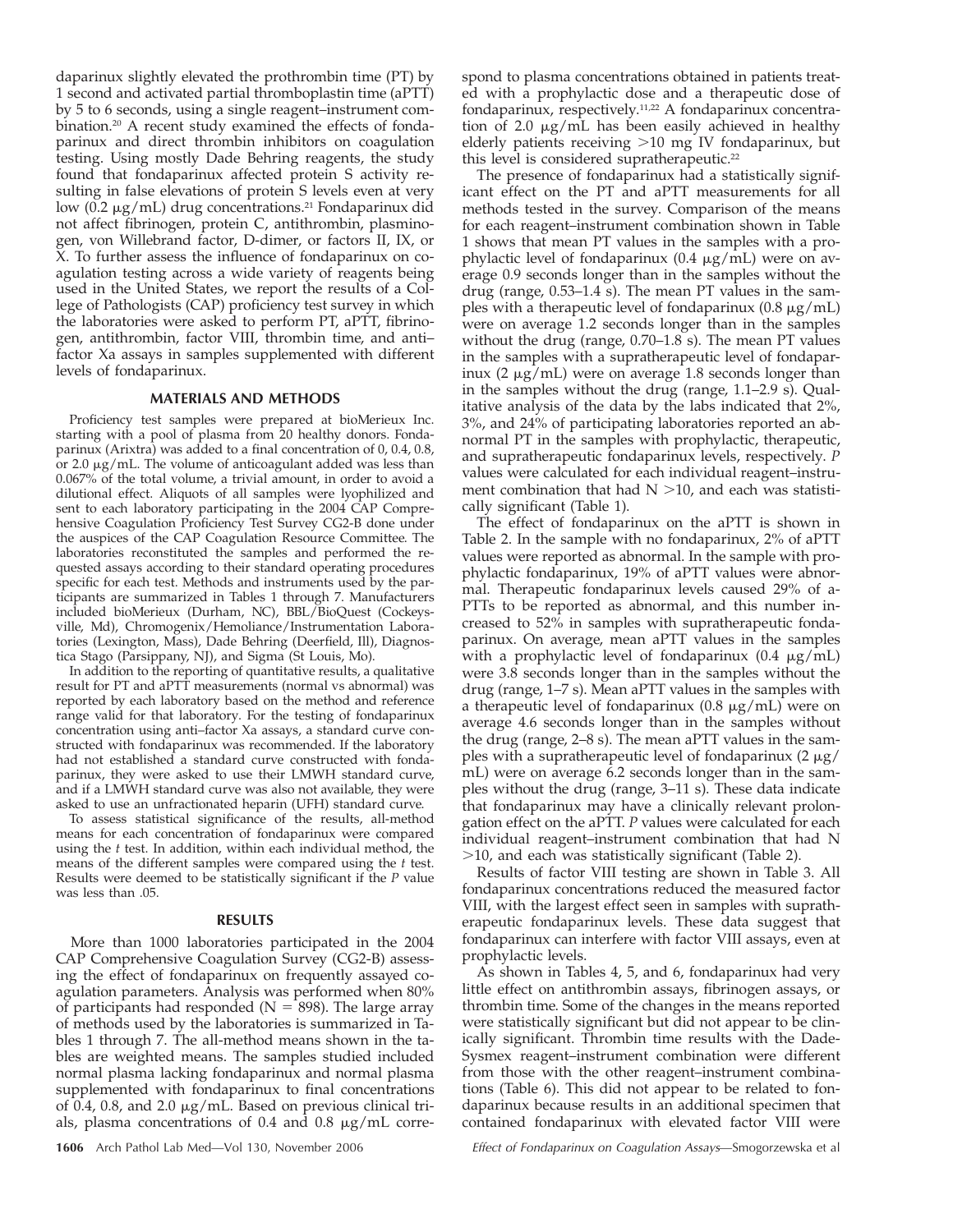| Table 1. Prothrombin Time Measured in Samples With Different Fondaparinux Concentrations*                                                  |                                                                          |                                                                          |                                                                          |                                                                         |  |  |
|--------------------------------------------------------------------------------------------------------------------------------------------|--------------------------------------------------------------------------|--------------------------------------------------------------------------|--------------------------------------------------------------------------|-------------------------------------------------------------------------|--|--|
| Fondaparinux, µg/mL                                                                                                                        | 0.0                                                                      | 0.4                                                                      | 0.8                                                                      | 2.0                                                                     |  |  |
| Reagent/Instrument                                                                                                                         | Time, s (No. of Laboratories)                                            |                                                                          |                                                                          |                                                                         |  |  |
| BioMerieux Simplastin HTF                                                                                                                  |                                                                          |                                                                          |                                                                          |                                                                         |  |  |
| BioMerieux MDA-180<br>BioMerieux Coag-A-Mate MTX                                                                                           | $11.61 \pm 0.38(42)$<br>11.2(8)                                          | $12.61 \pm 0.30(42)$<br>12.4(8)                                          | $12.92 \pm 0.29$ (41)<br>12.6(8)                                         | $13.75 \pm 0.36(42)$<br>13.3(8)                                         |  |  |
| BioMerieux Simplastin L                                                                                                                    |                                                                          |                                                                          |                                                                          |                                                                         |  |  |
| BioMerieux MDA-180<br>BioMerieux Coag-A-Mate MTX                                                                                           | $11.36 \pm 0.24$ (23)<br>11.3(8)                                         | $12.37 \pm 0.22$ (22)<br>12.3(8)                                         | $12.57 \pm 0.22$ (23)<br>12.5(8)                                         | $12.96 \pm 0.29$ (23)<br>12.9(8)                                        |  |  |
| Dade Behring Innovin                                                                                                                       |                                                                          |                                                                          |                                                                          |                                                                         |  |  |
| Dade Behring BCS<br>Dade Behring/Sysmex CA-Series<br>Diagnostica Stago STA Compact<br>Diagnostica Stago STA-R<br>Hemoliance ELECTRA 1400C, | $10.44 \pm 0.23$ (64)<br>$10.20 \pm 0.31$ (105)<br>9.3(6)<br>9.5(6)      | $11.00 \pm 0.18(65)$<br>$10.83 \pm 0.26$ (106)<br>10.2(6)<br>10.2(6)     | $11.15 \pm 0.20(64)$<br>$10.98 \pm 0.27$ (107)<br>10.3(6)<br>10.5(6)     | $11.53 \pm 0.22$ (65)<br>$11.41 \pm 0.31$ (106)<br>10.8(6)<br>10.9(6)   |  |  |
| 1600C, 1800C                                                                                                                               | $9.81 \pm 0.38$ (11)                                                     | $10.34 \pm 0.31$ (12)                                                    | $10.63 \pm 0.39$ (12)                                                    | $10.99 \pm 0.31$ (12)                                                   |  |  |
| Dade Behring Thromboplastin C Plus                                                                                                         |                                                                          |                                                                          |                                                                          |                                                                         |  |  |
| Dade Behring BCS<br>Dade Behring/Sysmex CA-Series<br>Hemoliance ELECTRA 1400C,                                                             | $10.84 \pm 0.36$ (23)<br>$10.52 \pm 0.38(55)$                            | $12.20 \pm 0.27$ (23)<br>$11.79 \pm 0.39(55)$                            | $12.60 \pm 0.31$ (23)<br>$12.14 \pm 0.40$ (56)                           | $13.56 \pm 0.37(23)$<br>$13.09 \pm 0.50(55)$                            |  |  |
| 1600C, 1800C                                                                                                                               | $11.07 \pm 0.31$ (13)                                                    | $12.11 \pm 0.18$ (14)                                                    | $12.52 \pm 0.18$ (14)                                                    | $13.41 \pm 0.22$ (14)                                                   |  |  |
| Dade Behring Thromborel S                                                                                                                  |                                                                          |                                                                          |                                                                          |                                                                         |  |  |
| Dade Behring BCS<br>Dade Behring/Sysmex CA-Series                                                                                          | 11.7(6)<br>10.5(6)                                                       | 12.7(6)<br>11.5(5)                                                       | 12.9(6)<br>11.7(5)                                                       | 13.6(6)<br>12.2(5)                                                      |  |  |
| Diagnostica Stago Neoplastin CI, ISI 1.7-1.9                                                                                               |                                                                          |                                                                          |                                                                          |                                                                         |  |  |
| Diagnostica Stago STA<br>Diagnostica Stago STA Compact<br>Diagnostica Stago STA-R                                                          | $12.09 \pm 0.46$ (16)<br>$11.87 \pm 0.39$ (30)<br>12.6(7)                | $12.87 \pm 0.33$ (15)<br>$13.01 \pm 0.34$ (31)<br>13.5(7)                | $13.25 \pm 0.44$ (16)<br>$13.21 \pm 0.40$ (31)<br>13.6(7)                | $13.66 \pm 0.47$ (16)<br>$13.69 \pm 0.42$ (31)<br>14.3(7)               |  |  |
| Diagnostica Stago Neoplastin CI Plus, ISI 1.3-1.5                                                                                          |                                                                          |                                                                          |                                                                          |                                                                         |  |  |
| Diagnostica Stago STA<br>Diagnostica Stago STA Compact<br>Diagnostica Stago STA-R                                                          | $12.61 \pm 0.39$ (29)<br>$12.64 \pm 0.42$ (146)<br>$13.07 \pm 0.46$ (47) | $13.43 \pm 0.41$ (30)<br>$13.55 \pm 0.39$ (144)<br>$13.90 \pm 0.43$ (47) | $13.64 \pm 0.41$ (30)<br>$13.77 \pm 0.37$ (144)<br>$14.14 \pm 0.45$ (47) | $14.08 \pm 0.38$ (30)<br>$14.27 \pm 0.44$ (145)<br>$14.63 \pm 0.47(46)$ |  |  |
| Hemoliance Brain Thromboplastin                                                                                                            |                                                                          |                                                                          |                                                                          |                                                                         |  |  |
| Hemoliance ELECTRA 1400C,<br>1600C, 1800C                                                                                                  | $10.98 \pm 0.28$ (22)                                                    | $12.25 \pm 0.26$ (22)                                                    | $12.64 \pm 0.30(22)$                                                     | $13.67 \pm 0.38$ (22)                                                   |  |  |
| Hemoliance Recombiplastin                                                                                                                  |                                                                          |                                                                          |                                                                          |                                                                         |  |  |
| Hemoliance ELECTRA 1400C,<br>1600C, 1800C                                                                                                  | $11.33 \pm 0.41 (43)$                                                    | $12.27 \pm 0.40(42)$                                                     | $12.52 \pm 0.40(42)$                                                     | $13.36 \pm 0.49$ (43)                                                   |  |  |
| IL ACL Futura/Advance                                                                                                                      | 9.7(6)                                                                   | 10.7(6)                                                                  | 11.1(6)                                                                  | 11.8(6)                                                                 |  |  |
| IL Test PT-FIB HS                                                                                                                          |                                                                          |                                                                          |                                                                          |                                                                         |  |  |
| IL ACL Futura/Advance                                                                                                                      | $11.07 \pm 0.35$ (10)                                                    | $12.47 \pm 0.19$ (10)                                                    | $12.88 \pm 0.26$ (10)                                                    | $13.95 \pm 0.22$ (10)                                                   |  |  |
| IL Test PT-FIB Recombinant                                                                                                                 |                                                                          |                                                                          |                                                                          |                                                                         |  |  |
| <b>IL ACL 9000</b><br>IL ACL Futura/Advance                                                                                                | 10.6(6)<br>$9.51 \pm 0.39$ (19)                                          | 11.1(6)<br>$10.15 \pm 0.50$ (20)                                         | 11.3(6)<br>$10.23 \pm 0.54$ (20)                                         | 11.7(6)<br>$10.89 \pm 0.49$ (20)                                        |  |  |
| IL Test PT-FIB, ISI 1.8-2.2                                                                                                                |                                                                          |                                                                          |                                                                          |                                                                         |  |  |
| <b>IL ACL 9000</b><br>IL ACL, All Models Except 810,                                                                                       | 11.8(5)                                                                  | 12.5(5)                                                                  | 12.9(5)                                                                  | 13.3(5)                                                                 |  |  |
| 9000, Futura/Advance<br>IL ACL Futura/Advance                                                                                              | $10.91 \pm 0.44$ (15)<br>$10.59 \pm 0.49$ (27)                           | $12.15 \pm 0.27$ (15)<br>$11.95 \pm 0.32$ (27)                           | $12.44 \pm 0.29$ (15)<br>$12.25 \pm 0.38$ (27)                           | $13.15 \pm 0.33$ (15)<br>$13.07 \pm 0.44$ (27)                          |  |  |
| Sigma Thrombomax HS                                                                                                                        |                                                                          |                                                                          |                                                                          |                                                                         |  |  |
| Sigma-Amelung AMAX 190<br>Plus/200 (Mechanical)                                                                                            | $12.99 \pm 0.46$ (11)                                                    | $13.96 \pm 0.48$ (11)                                                    | $14.24 \pm 0.70$ (11)                                                    | $14.82 \pm 0.82$ (11)                                                   |  |  |
| All method mean<br>$P$ value (vs no fondaparinux)                                                                                          | $11.35 \pm 1.06$ (815)                                                   | $12.26 \pm 1.12$ (816)<br>< 0.001                                        | $12.50 \pm 1.14 \ (818)$<br>< 0.001                                      | $13.10 \pm 1.18$ (819)<br>< 0.001                                       |  |  |

\* Data are presented as the mean of prothrombin time measurements in seconds SD reported by the laboratories using a given reagent/ instrument combination. For methods used by less than 10 laboratories, the median is given. For each reagent/instrument combination where N  $\geq$ 10, the mean prothrombin time in the sample containing no fondaparinux was significantly lower ( $P$  < .05) then the mean in each of the corresponding samples containing fondaparinux.

similar to results in the specimen that did not contain fondaparinux (data not shown).

Fondaparinux, in general, does not require laboratory monitoring. Nevertheless, in special circumstances such as

renal failure, low or high patient weight, or pregnancy or in the elderly, monitoring may be desired. The laboratories were asked to measure fondaparinux using the anti–factor Xa assay, using a fondaparinux, LMWH, or UFH standard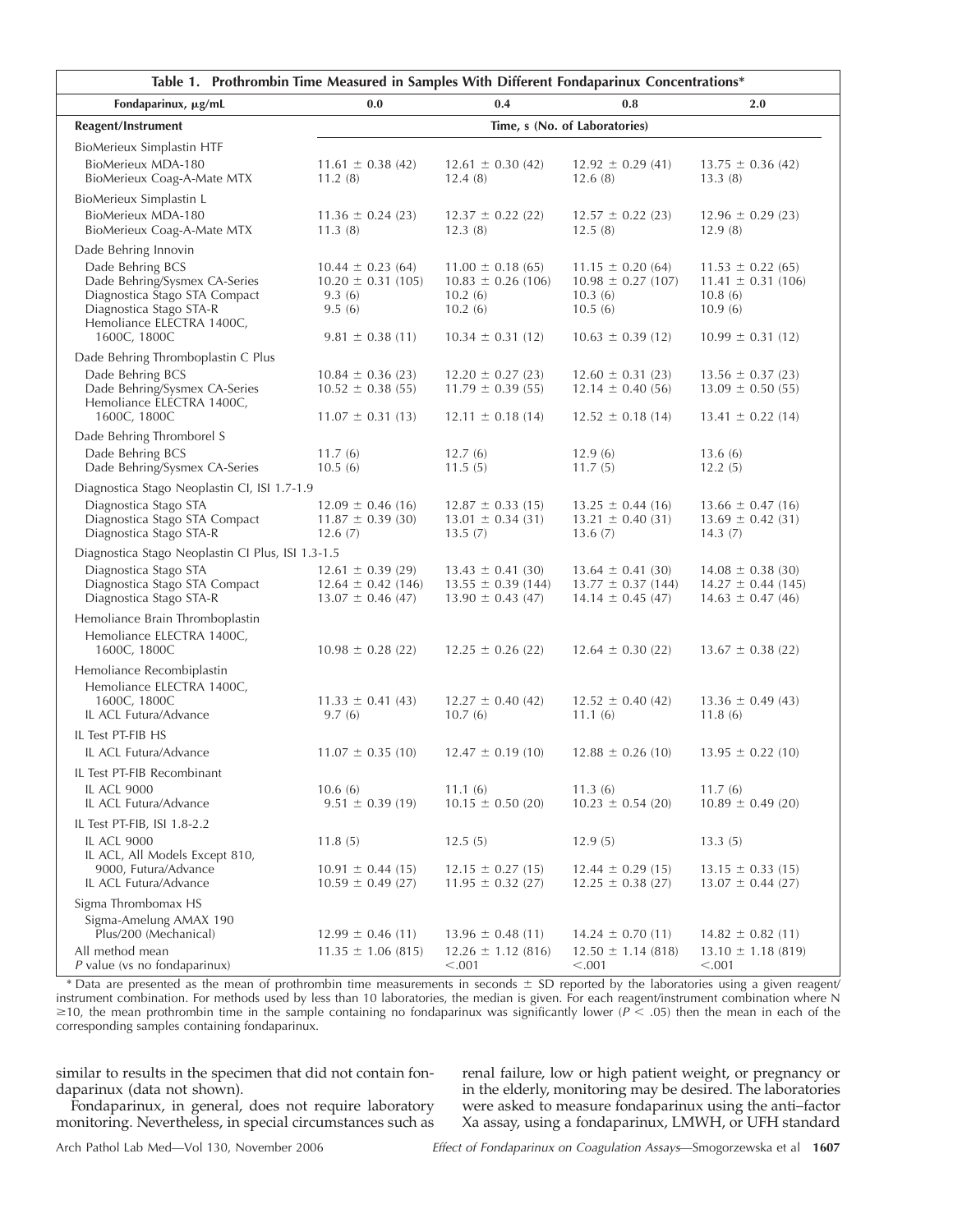| Table 2. Activated Partial Thromboplastin Time Measured in Samples With Different<br>Fondaparinux Concentrations*                                     |                                                                                      |                                                                                     |                                                                                      |                                                                                      |  |
|-------------------------------------------------------------------------------------------------------------------------------------------------------|--------------------------------------------------------------------------------------|-------------------------------------------------------------------------------------|--------------------------------------------------------------------------------------|--------------------------------------------------------------------------------------|--|
| Fondaparinux, μg/mL                                                                                                                                   | 0.0                                                                                  | 0.4                                                                                 | 0.8                                                                                  | 2.0                                                                                  |  |
| Reagent/Instrument                                                                                                                                    | Time, s (No. of Laboratories)                                                        |                                                                                     |                                                                                      |                                                                                      |  |
| <b>BioMerieux Platelin</b>                                                                                                                            |                                                                                      |                                                                                     |                                                                                      |                                                                                      |  |
| BioMerieux MDA-180<br>BioMerieux Coag-A-Mate MTX                                                                                                      | $26.7 \pm 0.9$ (62)<br>$26.9 \pm 0.9$ (16)                                           | $32.0 \pm 1.0$ (63)<br>$32.3 \pm 0.8$ (16)                                          | $33.1 \pm 1.0$ (63)<br>$33.3 \pm 0.9$ (16)                                           | $35.0 \pm 1.1$ (63)<br>$35.2 \pm 1.0$ (16)                                           |  |
| Dade Behring Actin FSL                                                                                                                                |                                                                                      |                                                                                     |                                                                                      |                                                                                      |  |
| Dade Behring BCS<br>Dade Behring/Sysmex CA-Series<br>Diagnostica Stago STA<br>Diagnostica Stago STA Compact<br>Hemoliance ELECTRA 1400C, 1600C, 1800C | $31.4 \pm 1.3$ (69)<br>$31.4 \pm 0.9$ (119)<br>31(5)<br>34(6)<br>$32.2 \pm 1.6$ (11) | $34.3 \pm 1.2$ (69)<br>$34.0 \pm 1.0$ (121)<br>33(5)<br>35(6)<br>$35.4 \pm 1.4(11)$ | $34.9 \pm 1.3$ (70)<br>$34.5 \pm 1.0$ (119)<br>33(5)<br>36(6)<br>$36.2 \pm 1.8$ (11) | $36.1 \pm 1.4$ (67)<br>$35.7 \pm 1.2$ (118)<br>34(5)<br>38(6)<br>$38.1 \pm 2.3$ (11) |  |
| Dade Behring Actin FS                                                                                                                                 |                                                                                      |                                                                                     |                                                                                      |                                                                                      |  |
| Dade Behring BCS<br>DADE/Sysmex CA-Series                                                                                                             | $29.5 \pm 1.0$ (11)<br>$29.0 \pm 1.3$ (31)                                           | $32.1 \pm 1.2$ (12)<br>$31.7 \pm 1.6$ (32)                                          | $32.8 \pm 1.1$ (12)<br>$31.8 \pm 1.6$ (32)                                           | $33.7 \pm 1.6$ (12)<br>$33.2 \pm 1.9$ (32)                                           |  |
| Dade Behring Actin                                                                                                                                    |                                                                                      |                                                                                     |                                                                                      |                                                                                      |  |
| Dade Behring BCS<br>Dade Behring/Sysmex CA-Series<br>Hemoliance ELECTRA 1400C, 1600C, 1800C                                                           | 31 (6)<br>$29.4 \pm 3.3$ (14)<br>$27.0 \pm 1.0$ (13)                                 | 34 (6)<br>$33.8 \pm 3.1$ (15)<br>$30.2 \pm 1.1$ (13)                                | 35(6)<br>$34.3 \pm 2.9$ (14)<br>$30.9 \pm 1.2$ (13)                                  | 37(6)<br>$36.3 \pm 3.5$ (14)<br>$32.5 \pm 0.8$ (13)                                  |  |
| Dade Behring Pathromtin SL                                                                                                                            |                                                                                      |                                                                                     |                                                                                      |                                                                                      |  |
| Dade Behring BCS                                                                                                                                      | 35(8)                                                                                | 42(8)                                                                               | 43 (8)                                                                               | 46(8)                                                                                |  |
| Diagnostica Stago STA-PTT A                                                                                                                           |                                                                                      |                                                                                     |                                                                                      |                                                                                      |  |
| Diagnostica Stago STA<br>Diagnostica Stago STA Compact<br>Diagnostica Stago STA-R                                                                     | $29.3 \pm 1.1 (45)$<br>$29.6 \pm 1.1$ (174)<br>$29.5 \pm 0.9$ (56)                   | $33.2 \pm 1.1$ (43)<br>$34.0 \pm 1.4$ (172)<br>$33.2 \pm 1.2$ (56)                  | $34.1 \pm 1.3$ (44)<br>$34.7 \pm 1.3$ (176)<br>$34.2 \pm 1.1$ (55)                   | $35.7 \pm 1.3$ (43)<br>$36.5 \pm 1.3$ (172)<br>$35.8 \pm 1.1$ (55)                   |  |
| Hemoliance Synthasil                                                                                                                                  |                                                                                      |                                                                                     |                                                                                      |                                                                                      |  |
| Hemoliance ELECTRA 1400C, 1600C, 1800C<br><b>IL ACL 9000</b><br>IL ACL Futura/Advance                                                                 | $28.6 \pm 0.7$ (44)<br>30(6)<br>$26.6 \pm 0.8$ (12)                                  | $32.8 \pm 0.7$ (43)<br>34 (6)<br>$31.5 \pm 0.7$ (12)                                | $33.7 \pm 0.9$ (45)<br>35(6)<br>$32.3 \pm 1.0$ (12)                                  | $35.1 \pm 1.1 (44)$<br>36(6)<br>$33.6 \pm 1.2$ (12)                                  |  |
| Hemoliance Thrombosil                                                                                                                                 |                                                                                      |                                                                                     |                                                                                      |                                                                                      |  |
| Hemoliance ELECTRA 1400C, 1600C, 1800C                                                                                                                | $28.2 \pm 0.7$ (16)                                                                  | $32.2 \pm 0.8$ (16)                                                                 | $32.9 \pm 0.6$ (16)                                                                  | $34.5 \pm 0.7$ (16)                                                                  |  |
| IL Test APTT-SP                                                                                                                                       |                                                                                      |                                                                                     |                                                                                      |                                                                                      |  |
| <b>IL ACL 9000</b><br>IL ACL, All Models Except 810, 9000,                                                                                            | 32(9)                                                                                | 36(9)                                                                               | 37(9)                                                                                | 40 (9)                                                                               |  |
| Futura/Advance<br>IL ACL Futura/Advance                                                                                                               | $31.3 \pm 2.0$ (16)<br>$29.6 \pm 1.4$ (48)                                           | $35.8 \pm 2.9$ (16)<br>$34.3 \pm 1.7$ (49)                                          | $37.1 \pm 1.7(15)$<br>$35.4 \pm 1.4$ (50)                                            | $39.7 \pm 3.1$ (16)<br>$37.1 \pm 1.9$ (50)                                           |  |
| Sigma APTT/Alexin LS                                                                                                                                  |                                                                                      |                                                                                     |                                                                                      |                                                                                      |  |
| Sigma-Amelung AMAX 190 Plus/200<br>(Mechanical)                                                                                                       | 31(7)                                                                                | 34(7)                                                                               | 35(7)                                                                                | 37(7)                                                                                |  |
| Sigma APTT/Alexin                                                                                                                                     |                                                                                      |                                                                                     |                                                                                      |                                                                                      |  |
| Sigma-Amelung AMAX 190 Plus/200<br>(Mechanical)                                                                                                       | 31(8)                                                                                | 35(8)                                                                               | 35(8)                                                                                | 36(8)                                                                                |  |
| All method mean<br>P value (vs no fondaparinux)                                                                                                       | $29.8 \pm 1.6$ (812)                                                                 | $33.6 \pm 1.3$ (814)<br>< 0.001                                                     | $34.4 \pm 1.4$ (818)<br>< 0.001                                                      | $36.0 \pm 1.6$ (809)<br>< 0.001                                                      |  |

\* Data are presented as the mean of activated partial thromboplastin time in seconds  $\pm$  SD reported by the laboratories using a given reagent/ instrument combination. The number of laboratories performing each test is indicated in parentheses. For testing performed by less than 10 laboratories, the median is given. For each reagent/instrument combination where  $N \ge 10$ , the mean activated partial thromboplastin time in the sample containing no fondaparinux was statistically significantly lower  $(P < .05)$  than the mean in each of the corresponding samples containing fondaparinux.

curve, depending on which curve was currently in use by the laboratory. As shown in Table 7, using fondaparinux to make a standard curve gave very accurate results for fondaparinux levels in all samples tested. The LMWH standard curve allowed only for an approximation of the fondaparinux level in the sample, whereas UFH gave unreliable results.

# **COMMENT**

This study was designed to measure the effect of fondaparinux on frequently assessed coagulation parameters. Fondaparinux is not metabolized by the liver, and it is

peutic levels of fondaparinux, this study used samples of normal plasma spiked with different levels of fondaparinux. Participation of a vast number of laboratories guaranteed that an array of instruments and reagents would be used. Fondaparinux had the most pronounced effect on aPTT measurements. Even prophylactic levels of fondaparinux prolonged the aPTT by 3.8 seconds on average. This increased to 4.6 seconds and 6.2 seconds in the samples with therapeutic and supratherapeutic levels of fondaparinux, respectively. In addition to furnishing the nu-

**1608** Arch Pathol Lab Med—Vol 130, November 2006 *Effect of Fondaparinux on Coagulation Assays*—Smogorzewska et al

excreted in the urine in its fully active form.20,22 To approximate the prophylactic, therapeutic, and suprathera-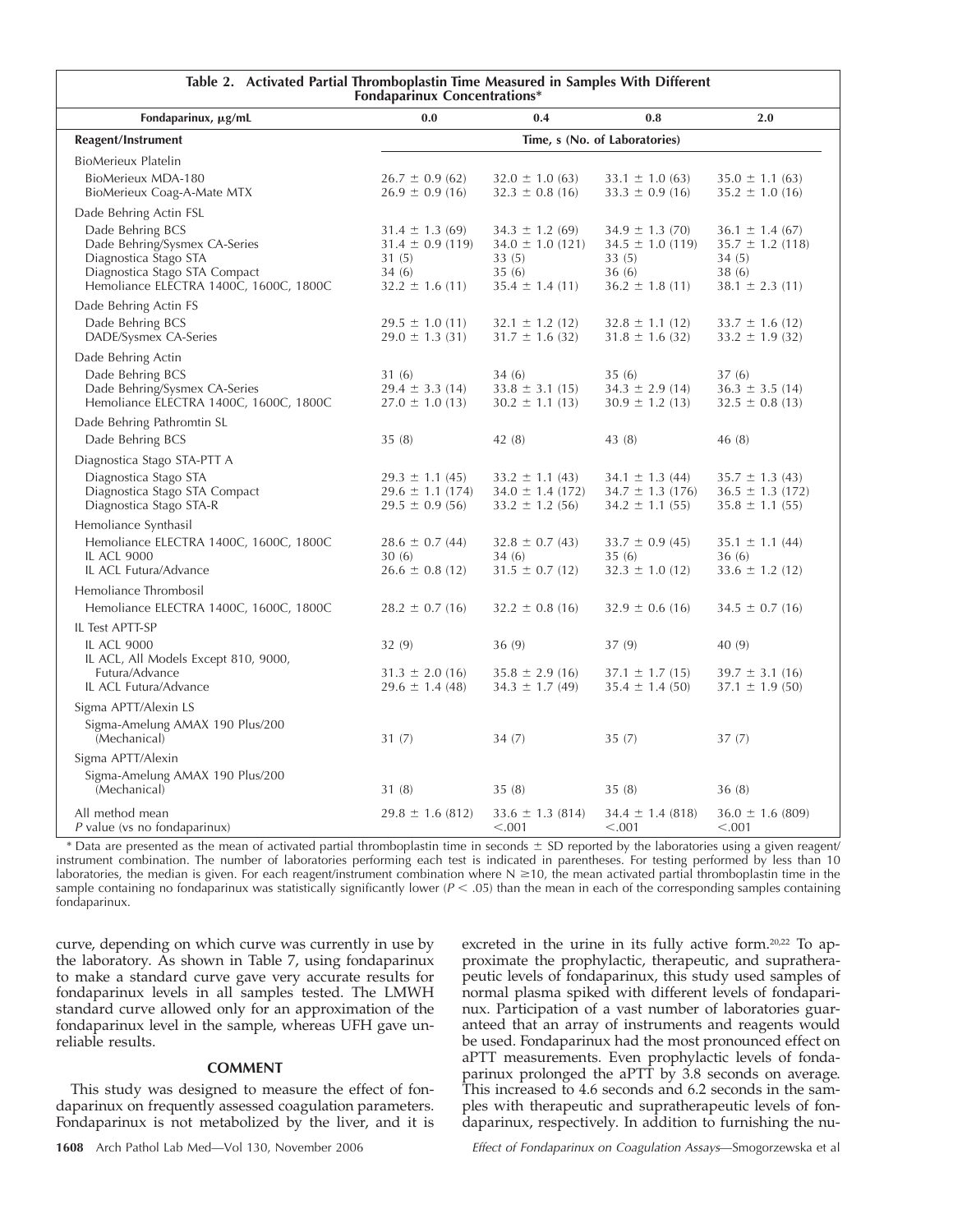| Table 3. Factor VIII Level Measured in Samples With Different Fondaparinux Concentrations*                                            |                                                                          |                                                                        |                                                                       |                                                                     |  |
|---------------------------------------------------------------------------------------------------------------------------------------|--------------------------------------------------------------------------|------------------------------------------------------------------------|-----------------------------------------------------------------------|---------------------------------------------------------------------|--|
| Fondaparinux Concentration, μg/mL                                                                                                     | 0.0                                                                      | 0.4                                                                    | 0.8                                                                   | 2.0                                                                 |  |
| Reagent/Instrument                                                                                                                    | Mean Factor VIII, % (No. of Laboratories)                                |                                                                        |                                                                       |                                                                     |  |
| <b>BioMerieux Platelin L</b><br>BioMerieux MDA-180<br>BioMerieux Coagmate MTX                                                         | $106.6 \pm 11.3$ (53)<br>118(7)                                          | $97.7 \pm 8.6$ (52)<br>100(7)                                          | $94.8 \pm 11.2$ (52)<br>92(7)                                         | 79.6 $\pm$ 10.4 (49)<br>74(7)                                       |  |
| Dade Behring Actin FSL<br>Dade Behring BCS<br>Dade Behring/Sysmex CA-Series                                                           | $116.1 \pm 12.9$ (50)<br>$122.0 \pm 11.0(43)$                            | $106.7 \pm 12.2$ (50)<br>$112.4 \pm 10.0(45)$                          | $101.7 \pm 13.3(51)$<br>$108.0 \pm 10.1$ (42)                         | $85.2 \pm 12.7(51)$<br>$96.5 \pm 14.9(43)$                          |  |
| Dade Behring Actin FS<br>Dade Behring BCS<br>Dade Behring/Sysmex CA-Series                                                            | 110(9)<br>$133.8 \pm 19.0$ (16)                                          | 101(9)<br>$125.7 \pm 21.7$ (16) <sup>+</sup>                           | 100(8)<br>$122.3 \pm 25.3$ (16) <sup>+</sup>                          | 87(9)<br>$103.4 \pm 18.3$ (16)                                      |  |
| Dade Behring Actin<br>Dade Behring/Sysmex CA-Series<br>Hemoliance ELECTRA 1400C,<br>1600C, 1800C                                      | 114(8)<br>121(9)                                                         | 112(8)<br>106(9)                                                       | 103(9)<br>98 (9)                                                      | 88 (9)<br>83 (9)                                                    |  |
| Dade Behring Pathromtin SL<br>Dade Behring BCS                                                                                        | 117(8)                                                                   | 113(9)                                                                 | 109(9)                                                                | 95 (9)                                                              |  |
| Diagnostica Stago STA-PTT A<br>Diagnostica Stago STA<br>Diagnostica Stago STA Compact<br>Diagnostica Stago STA-R                      | $125.1 \pm 15.4(43)$<br>$120.5 \pm 16.1(79)$<br>$128.6 \pm 16.4$ (39)    | $111.3 \pm 11.4(43)$<br>$109.0 \pm 15.6$ (79)<br>$115.6 \pm 15.1$ (39) | $107.5 \pm 13.9(44)$<br>$100.7 \pm 15.3(79)$<br>$110.3 \pm 17.1$ (39) | $87.4 \pm 12.7$ (38)<br>$80.2 \pm 13.9(75)$<br>$90.2 \pm 14.7$ (38) |  |
| Hemoliance Synthasil<br>Hemoliance ELECTRA 1400C,<br>1600C, 1800C                                                                     | $138.3 \pm 23.4(16)$                                                     | $114.8 \pm 19.9$ (16)                                                  | $104.3 \pm 17.6$ (16)                                                 | $86.6 \pm 26.6$ (16)                                                |  |
| Hemoliance Thrombosil<br>Hemoliance ELECTRA 1400C,<br>1600C, 1800C                                                                    | $124.7 \pm 18.7(10)$                                                     | $108.8 \pm 15.4(10)$                                                   | $103.1 \pm 17.1$ (10)                                                 | $92.1 \pm 12.9$ (10)                                                |  |
| IL Test APTT-SP                                                                                                                       |                                                                          |                                                                        |                                                                       |                                                                     |  |
| IL ACL, ALL Models Except 810,<br>9000, Futura/Advance<br>IL ACL Futura/Advance<br>All method mean<br>$P$ value (vs. no fondaparinux) | $107.2 \pm 19.3$ (10)<br>$111.5 \pm 14.8$ (30)<br>$118.6 \pm 17.2$ (530) | 87(9)<br>$100.1 \pm 10.4$ (27)<br>$106.9 \pm 15.4$ (529)<br>< .001     | 80 (9)<br>$97.4 \pm 12.4(28)$<br>$101.5 \pm 16.8$ (529)<br>< .001     | 66 (9)<br>$83.3 \pm 11.9$ (27)<br>$85.0 \pm 15.9$ (516)<br>< .001   |  |

\* Data are presented as the mean factor VIII level (percent of normal)  $\pm$  SD reported by the laboratories using a given reagent/instrument combination. The number of laboratories performing each test is indicated in parentheses. For testing performed by fewer than 10 laboratories, the median is given. For each reagent/instrument combination where N ≥10, the mean factor VIII in the sample containing no fondaparinux was statistically significantly different ( $P < .05$ ) than the mean in each of the corresponding samples containing fondaparinux, except as noted in the table.

† The mean factor VIII level in this sample is not statisitically different from the mean factor VIII level in the sample with no fondaparinux.

| Table 4. Antithrombin Level Measured in Samples With Different Fondaparinux Concentrations*                                                      |                                                                                         |                                                                                                                                 |                                                                                                |                                                                                                      |  |  |
|--------------------------------------------------------------------------------------------------------------------------------------------------|-----------------------------------------------------------------------------------------|---------------------------------------------------------------------------------------------------------------------------------|------------------------------------------------------------------------------------------------|------------------------------------------------------------------------------------------------------|--|--|
| Fondaparinux Concentration, μg/mL                                                                                                                | 0.0                                                                                     | 0.4                                                                                                                             | 0.8                                                                                            | 2.0                                                                                                  |  |  |
| Assay                                                                                                                                            | Mean Antothrombin, % (No. of Laboratories)                                              |                                                                                                                                 |                                                                                                |                                                                                                      |  |  |
| Functional antithrombin assays<br>Ila-based assays                                                                                               |                                                                                         |                                                                                                                                 |                                                                                                |                                                                                                      |  |  |
| BioMerieux Chromostrate (Ila based)<br>Dade Behring Berichrom (Ila based)<br>Diagnostica Stago Stachrom (Ila based)<br>lla-based all method mean | $97.7 \pm 6.3$ (100)<br>$102.9 \pm 7.6$ (145)<br>$100.1 \pm 3.6$ (260)                  | $89.5 \pm 8.1$ (15) $94.0 \pm 11.3$ (16)<br>$100.4 \pm 5.7$ (100) <sup>+</sup><br>$104.0 \pm 6.8$ (147)<br>$102.0 \pm 2.7(263)$ | $92.1 \pm 10.3$ (15)<br>$100.6 \pm 6.1 (98)$<br>$104.3 \pm 6.2$ (145)<br>$102.2 \pm 3.1 (258)$ | $93.2 \pm 8.3$ (15)<br>$99.3 \pm 6.3$ (100)<br>$103.2 \pm 6.9$ (146)<br>$102.1 \pm 2.7$ (263)        |  |  |
| Xa-Based Assays                                                                                                                                  |                                                                                         |                                                                                                                                 |                                                                                                |                                                                                                      |  |  |
| Chromogenix Coamatic (Xa based)<br>Hemoliance Electrachrome (Xa based)<br>IL Test (Xa based)<br>Xa-based all method mean                         | $96.9 \pm 9.1$ (10)<br>$94.9 \pm 6.3$ (11)<br>$97.6 \pm 6.2$ (47)<br>$97.1 \pm 1.0(68)$ | $99.7 \pm 7.0$ (10)<br>$95.1 \pm 6.3$ (11)<br>$100.2 \pm 7.0(46)$<br>$99.3 \pm 1.9$ (67)                                        | $100.2 \pm 6.8$ (10)<br>$95.5 \pm 6.2$ (11)<br>$100.0 \pm 7.4(47)$<br>$99.3 \pm 1.7(68)$       | $97.1 \pm 8.5(10)$<br>$97.5 \pm 6.2$ (11)<br>$100.3 \pm 5.8$ (47) <sup>+</sup><br>$99.4 \pm 1.4(68)$ |  |  |
| Antigenic antithrombin assay                                                                                                                     |                                                                                         |                                                                                                                                 |                                                                                                |                                                                                                      |  |  |
| Diagnostica Stago Liatest                                                                                                                        | $101.1 \pm 7.5(14)$                                                                     | $101.4 \pm 7.6(14)$                                                                                                             | $102.4 \pm 5.3$ (14)                                                                           | $98.6 \pm 11.9$ (15)                                                                                 |  |  |

\* Data are presented as the mean of antithrombin (percent of normal)  $\pm$  SD reported by the laboratories using a given assay. The number of laboratories performing each test is indicated in parentheses. For each method listed, there was no significant difference among the difference among the different specimens, except as noted in the table.

† The mean antithrombin level in this sample is statistically significantly different (*P* .05) from the mean antithrombin level in the sample without any fondaparinux, but the difference is not clinically significant.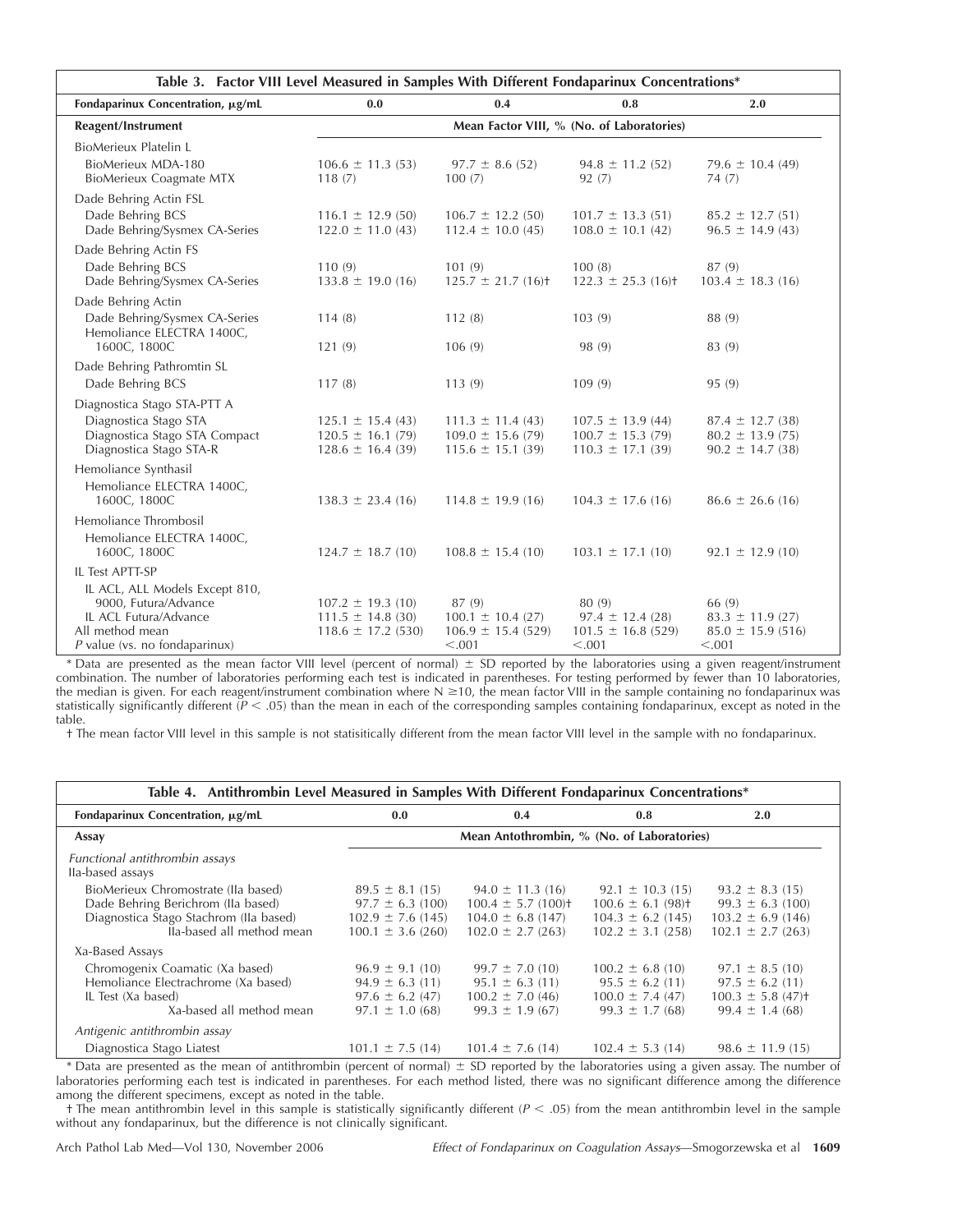| Table 5. Fibrinogen Measured in Samples With Different Fondaparinux Concentrations* |                                          |                                                                                             |  |                                                                                                          |  |  |
|-------------------------------------------------------------------------------------|------------------------------------------|---------------------------------------------------------------------------------------------|--|----------------------------------------------------------------------------------------------------------|--|--|
| Fondaparinux Concentration, µg/mL<br>0.0<br>2.0<br>0.4<br>0.8                       |                                          |                                                                                             |  |                                                                                                          |  |  |
| <b>Method Type</b>                                                                  | Mean Fibrinogen, % (No. of Laboratories) |                                                                                             |  |                                                                                                          |  |  |
| Prothrombin time-based fibrinogen assays                                            |                                          | $286.7 \pm 25.1$ (101) $296.5 \pm 30.0$ (102) $297.1 \pm 31.2$ (102) $299.7 \pm 38.2$ (102) |  |                                                                                                          |  |  |
| Optical detection assays                                                            |                                          | $259.1 \pm 26.5$ (551) $263.4 \pm 28.5$ (553) $265.2 \pm 28.5$ (554) $263.1 \pm 30.9$ (549) |  |                                                                                                          |  |  |
| Mechanical assays                                                                   |                                          |                                                                                             |  | $269.3 \pm 17.4$ (314) $273.4 \pm 16.5$ (314) $273.7 \pm 16.7$ (316) $271.0 \pm 16.6$ (315) <sup>+</sup> |  |  |

\* Data are presented as the mean of fibrinogen (mg/dL)  $\pm$  SD reported by the laboratories using a given type of assay. The number of laboratories performing each test is indicated in parentheses. For each method listed, the mean fibrinogen in the sample containing no fondaparinux was statistically significantly different (*P* .05) than the mean in each of the corresponding samples containing fondaparinux, except as noted in the table, but the differences are not clinically significant.

† The mean fibrinogen level in this sample is not statistically significantly different from the mean fibrinogen level in the sample with no fondaparinux.

| Table 6. Thrombin Time Measured in Samples With Different Fondaparinux Concentrations* |                                      |                                     |                                     |                                     |  |  |  |
|----------------------------------------------------------------------------------------|--------------------------------------|-------------------------------------|-------------------------------------|-------------------------------------|--|--|--|
| Fondaparinux Concentration, μg/mL                                                      | 0.0                                  | 0.4                                 | 0.8                                 | 2.0                                 |  |  |  |
| <b>Instrument</b>                                                                      | Time, s (No. of Laboratories)        |                                     |                                     |                                     |  |  |  |
| <b>BBL</b> (BioQuest) Fibrometer                                                       | $14.53 \pm 3.57(36)$                 | $14.60 \pm 3.60$ (37)               | $14.84 \pm 3.75(37)$                | $14.84 \pm 3.94$ (37)               |  |  |  |
| BioMerieux MDA-180                                                                     | $13.27 \pm 1.21$ (45)                | $13.37 \pm 0.99$ (44)               | $13.50 \pm 1.26$ (45)               | $13.39 \pm 0.80(44)$                |  |  |  |
| BioMerieux Coagmate MTX                                                                | $12.75 \pm 0.63$ (11)                | $12.92 \pm 0.67$ (11)               | $13.04 \pm 0.75(11)$                | $13.19 \pm 0.79$ (11)               |  |  |  |
| Dade Behring BCS                                                                       | $17.64 \pm 1.09(56)$                 | $17.98 \pm 0.99(56)$                | $18.07 \pm 0.99(56)$                | $18.18 \pm 1.06$ (57) <sup>+</sup>  |  |  |  |
| Dade Behring/Sysmex CA-Series                                                          | $28.30 \pm 9.79(70)$                 | $16.77 \pm 3.22$ (68) <sup>+</sup>  | $16.51 \pm 3.19(68)$                | $16.15 \pm 3.12(70)$                |  |  |  |
| Diagnostica Stago ST4, Start 4, Start 8                                                | $16.18 \pm 2.97(15)$                 | $16.62 \pm 3.32(15)$                | $17.55 \pm 4.07(15)$                | $16.97 \pm 3.56(15)$                |  |  |  |
| Diagnostica Stago STA                                                                  | $15.58 \pm 0.61$ (44)                | $15.88 \pm 0.67$ (44) <sup>+</sup>  | $16.15 \pm 0.74(44)$                | $16.24 \pm 0.89$ (44) <sup>+</sup>  |  |  |  |
| Diagnostica Stago STA Compact                                                          | $15.80 \pm 0.56$ (120)               | $16.15 \pm 0.58$ (118) <sup>+</sup> | $16.23 \pm 0.60$ (120) <sup>+</sup> | $16.28 \pm 0.54$ (120) <sup>+</sup> |  |  |  |
| Diagnostica Stago STA-R                                                                | $16.00 \pm 0.57(46)$                 | $16.37 \pm 0.65$ (45) <sup>+</sup>  | $16.48 \pm 0.65$ (46) <sup>+</sup>  | $16.56 \pm 0.54(46)$                |  |  |  |
| Hemoliance ELECTRA 1400C, 1600C,                                                       |                                      |                                     |                                     |                                     |  |  |  |
| 1800C                                                                                  | $13.02 \pm 3.50$ (24)                | $13.53 \pm 3.47$ (25)               | $13.44 \pm 3.52$ (25)               | $13.78 \pm 3.75$ (25)               |  |  |  |
| <b>IL ACL 9000</b>                                                                     | $18.96 \pm 6.25$ (10)                | $19.76 \pm 6.97(10)$                | $20.02 \pm 6.86$ (10)               | $20.59 \pm 7.52$ (10)               |  |  |  |
| IL ACL, All Models Except 810, 9000,                                                   |                                      |                                     |                                     |                                     |  |  |  |
| Futura/Advance                                                                         | $19.01 \pm 1.00$ (11)                | $19.55 \pm 1.11(11)$                | $18.54 \pm 4.13(13)$                | $20.14 \pm 1.17(11)$                |  |  |  |
| IL ACL Futura/Advance                                                                  | $18.72 \pm 5.45(40)$                 | $18.70 \pm 4.84$ (39)               | $19.21 \pm 5.72$ (40)               | $19.93 \pm 5.69$ (40)               |  |  |  |
| Sigma-Amelung AMAX 190 Plus/200                                                        |                                      |                                     |                                     |                                     |  |  |  |
| (Mechanical)                                                                           | $14.89 \pm 3.40(15)$                 | $15.20 \pm 3.41(15)$                | $15.45 \pm 3.32(15)$                | $15.95 \pm 3.35(15)$                |  |  |  |
| Tilt Tube                                                                              | 18.2(5)                              | 18.2(5)                             | 18.0(5)                             | 18.0(5)                             |  |  |  |
|                                                                                        | All method mean $17.5 \pm 4.5$ (548) | $16.2 \pm 1.7(543)$                 | $16.3 \pm 1.0$ (550)                | $16.4 \pm 1.8$ (543)                |  |  |  |

\* Data are presented as the mean of thrombin time in seconds SD reported by the laboratories using an indicated instrument. The number of laboratories performed each test is indicated in parentheses. For testing performed by fewer than 10 laboratories, the median is given. For each instrument there was no significant difference among the different specimens, except as noted in the table.

† The mean thrombin time in this sample is statistically significantly different (*P* .05) from the mean thrombin time in the sample without any fondaparinux, but the difference is not clinically significant.

| Table 7. Anti-Factor Xa Assay in Samples With Different Fondaparinux Concentrations, µg/mL or U/mL* |                                                                             |                                                                                                                                                                                            |                       |                                                                                                                        |                              |                                                       |                                                                                                                                                 |
|-----------------------------------------------------------------------------------------------------|-----------------------------------------------------------------------------|--------------------------------------------------------------------------------------------------------------------------------------------------------------------------------------------|-----------------------|------------------------------------------------------------------------------------------------------------------------|------------------------------|-------------------------------------------------------|-------------------------------------------------------------------------------------------------------------------------------------------------|
|                                                                                                     | Method/Reagent                                                              |                                                                                                                                                                                            |                       |                                                                                                                        |                              |                                                       |                                                                                                                                                 |
| Fonda-                                                                                              | Diagnostica Stago STA<br><b>Other Method</b><br>Diagnostica Stago Rotachrom |                                                                                                                                                                                            |                       |                                                                                                                        |                              |                                                       |                                                                                                                                                 |
| parinux<br>Concen-                                                                                  | <b>Standard Curve</b><br><b>Standard Curve</b>                              |                                                                                                                                                                                            | <b>Standard Curve</b> |                                                                                                                        |                              |                                                       |                                                                                                                                                 |
| tration,<br>$\mu$ g/mL                                                                              | LMWH                                                                        | UFH                                                                                                                                                                                        | Fonda-<br>parinux     | <b>LMWH</b>                                                                                                            | Fonda-<br>parinux            | LMWH                                                  | UFH                                                                                                                                             |
| $\Omega$<br>0.4<br>0.8<br>2                                                                         |                                                                             | $0.050 \pm 0.046$ (76) $0.028 \pm 0.042$ (22)<br>$0.558 \pm 0.076(94)$ $0.645 \pm 0.051(24)$<br>$1.102 \pm 0.084(92)$ $1.003 \pm 0.190(25)$<br>$2.138 \pm 0.390(81)$ $1.525 \pm 0.604(22)$ | 0.00(6)<br>0.81(7)    | $0.037 \pm 0.039$ (20)<br>$0.39(7)$ $0.472 \pm 0.074(25)$<br>$0.866 \pm 0.135(25)$<br>$2.10(7)$ 1.729 $\pm$ 0.279 (22) | NR.<br>N <sub>R</sub><br>NR. | $0.79(5)$ $0.716 \pm 0.200(90)$ $0.429 \pm 0.148(14)$ | $0.027 \pm 0.043$ (71) $0.028 \pm 0.038$ (12)<br>$0.404 \pm 0.145$ (92) $0.172 \pm 0.081$ (13)<br>$1.427 \pm 0.449$ (87) $0.774 \pm 0.388$ (14) |

\* Units are µg/mL if fondaparinux was used for the standard curve preparation or U/mL if low-molecular-weight heparin or unfractionated heparin was used for the standard curve. The number of laboratories that performed each test is indicated in parentheses. LMWH indicates lowmolecular-weight heparin; UFH, unfractionated heparin; and NR, not reported by College of American Pathologists when N <5. Data are presented as the mean of fondaparinux concentrations (except when testing was performed by less than 10 laboratories, the median is given).

merical data, the laboratories were also asked to classify the results as normal or abnormal based on the laboratory's reference ranges. Strikingly, 19% of aPTT values were reported as abnormal in samples with prophylactic fondaparinux and 29% in samples with therapeutic drug levels. Knowledge that fondaparinux can elevate the aPTT into an abnormal range is essential to preclude additional unnecessary laboratory evaluation or administration of blood products in patients on fondaparinux. An additional sample included in the CAP Survey contained prophylactic fondaparinux (0.4  $\mu$ g/mL) with an elevated factor VIII level of 300% (data not shown). In this specimen, the aPTT

**1610** Arch Pathol Lab Med—Vol 130, November 2006 *Effect of Fondaparinux on Coagulation Assays*—Smogorzewska et al